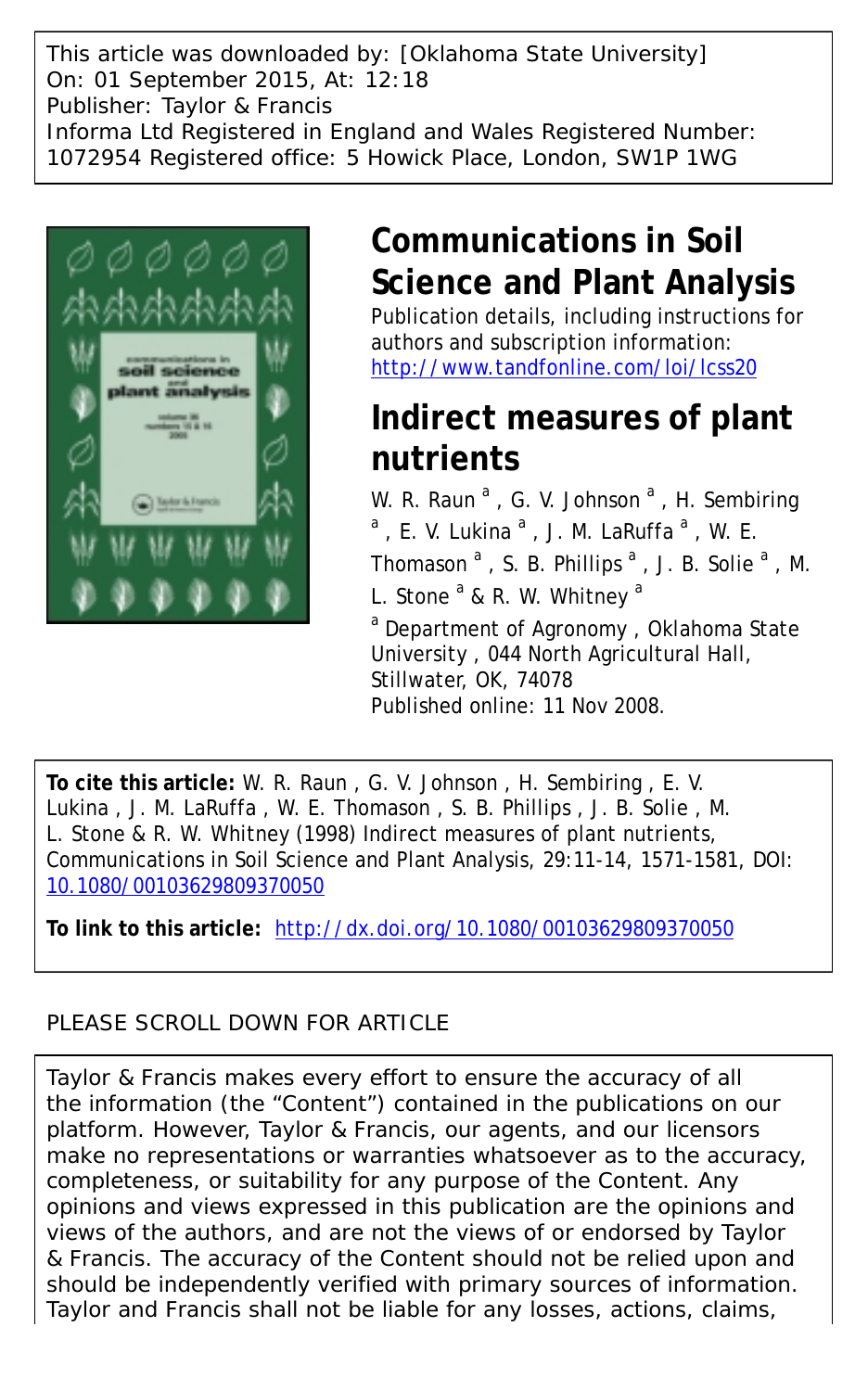proceedings, demands, costs, expenses, damages, and other liabilities whatsoever or howsoever caused arising directly or indirectly in connection with, in relation to or arising out of the use of the Content.

This article may be used for research, teaching, and private study purposes. Any substantial or systematic reproduction, redistribution, reselling, loan, sub-licensing, systematic supply, or distribution in any form to anyone is expressly forbidden. Terms & Conditions of access and use can be found at [http://www.tandfonline.com/page/terms-and](http://www.tandfonline.com/page/terms-and-conditions)**[conditions](http://www.tandfonline.com/page/terms-and-conditions)**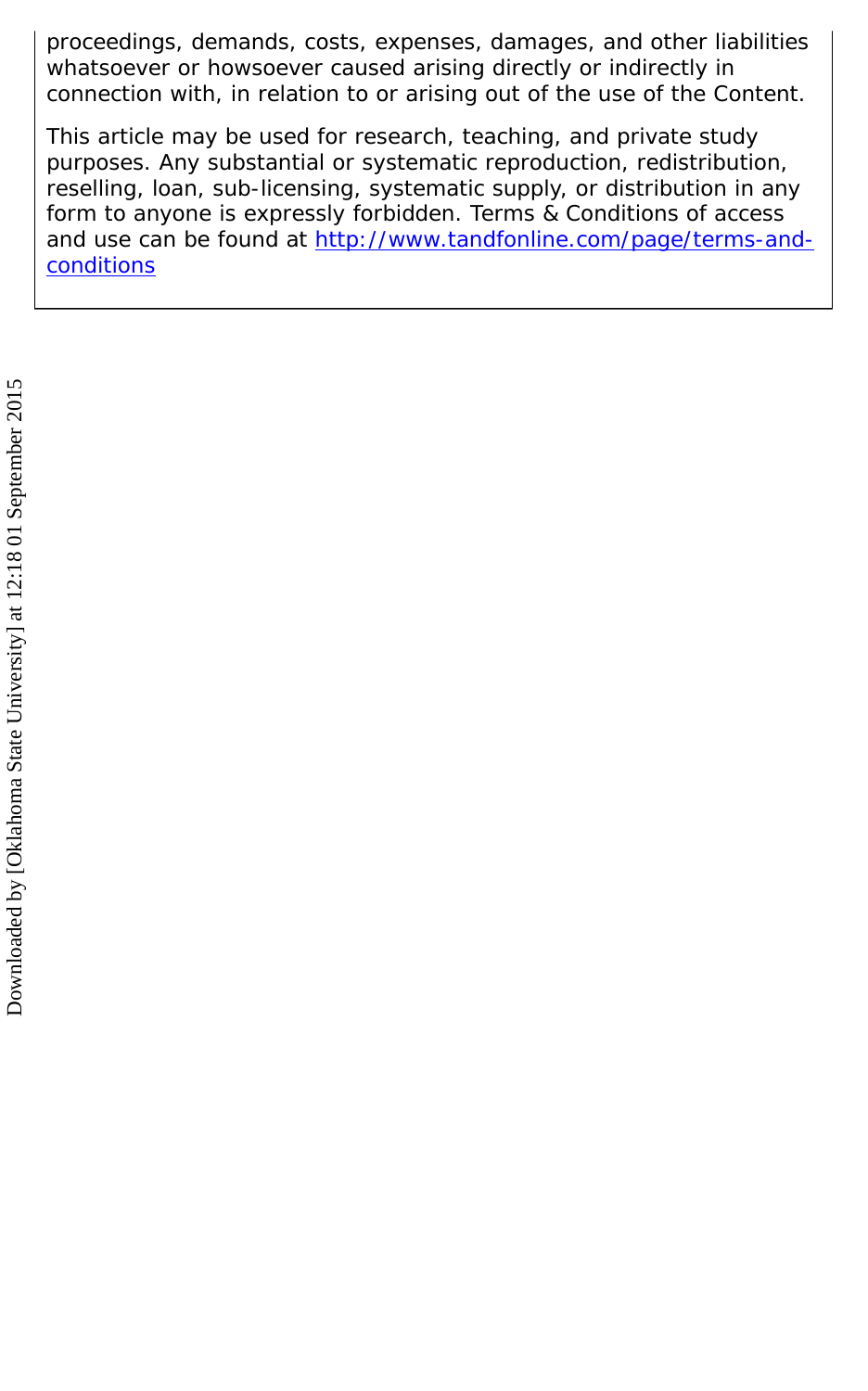## **INDIRECT MEASURES OF PLANT NUTRIENTS<sup>1</sup>**

## **W. R. Raun\*, G. V. Johnson, H. Sembiring, E. V. Lukina, J. M. LaRuffa, W. E. Thomason, S. B. Phillips, J. B. Solie, M. L. Stone, and R. W. Whitney**

*044 North Agricultural Hall, Department of Agronomy, Oklahoma State University, Stillwater, OK 74078*

## **ABSTRACT**

Indirect, non-destructive sensor-based methods of plant and soil analyses could replace many of the wet chemistry testing methods that are in place today. Over 140 years have past since Justus von Liebig first employed soil testing in 1850. Today, simultaneous analyses of moisture, organic carbon (C), and total nitrogen (N) in plants and soils using non-destructive near infrared reflectance spectrophotometry are possible. Recent work has targeted indirect measurements of the nutrient status in soils using spectral radiance data collected from growing crop canopies. The use of spectral measurements from plant canopies has heen driven, in part, by newer variable rate technologies which apply nutrients to prescribed areas. More recent work has documented significant soil variabiliry on a  $1 \text{ m}^2$  scale. Because of this, indirect measures are necessary to avoid the cost of chemical analyses (10,000 samples requiredper hectare) and to avoid on-the-go chemistry. Also, in order for application technologies to be environmentally sensitive, they must treat the resolution where real differences exist in the field. Present state-of-the-art methods can sense N deficiencies in winter wheat (December - February) on a  $1 \text{ m}^2$  scale and apply deficiencies in winter wheat (December - February) on a  $1 \text{ m}^2$  scale and apply variable foliar N on-the-go at 15 kph. These indirect methods rely on indices developed using the sufficiency concept that originally applied only to immobile nutrients. Plant canopy sensing methods allow for sufficiency to be used for both immobile and mobile nutrients since intensity and capacity can be integrated into one component, total nutrient uptake.

## **INTRODUCTION**

Over 140 years have past since Justus von Liebig proposed the 'Law of the Minimum'. This law implied that the nutrient present in the least relative amount would be the nutrient limiting production. Since Liebig's time, scientists have been interested in whether or not elements were essential, the nature of their available

<sup>1</sup>Contribution from the Oklahoma Agricultural Experiment Station, Oklahoma State University, Stillwater, OK 74078 USA. Published with approval of the Director, Oklahoma Agricultaral Experiment Station. \* Corresponding author.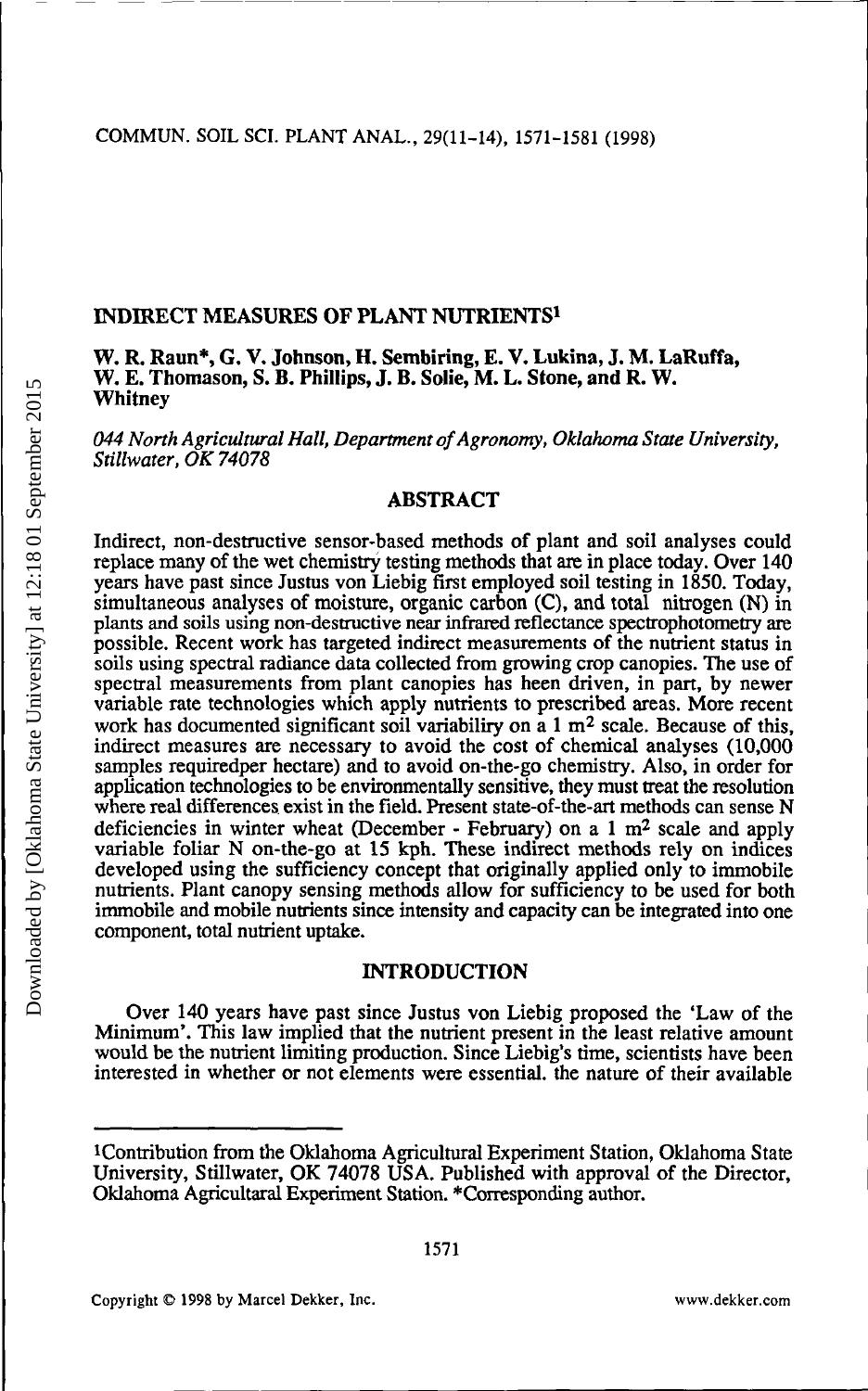forms in soil and the relationships between the amounts of these available forms and plant growth. The development of the science of soil fertility and soil testing has depended heavily on this knowledge. Early work by Bray (1948) outlined the criteria for a successful soil test. Perhaps the most important was that the amounts extracted (chemical soil extraction) need to be correlated with the growth and response of the crop to that nutrient under various conditions. Recent work by Peck and Soltanpour (1990) noted that a sound soil testing program is today's best, and perhaps only way, of determining what constitutes 'adequate', but not 'excessive', fertilizer use for high and efficient crop production. With the advent of sensor-based technologies, our challenge today is to apply the conceptual framework of soil testing and soil extraction to sensor-based systems and non-destructive plant analyses.

## **DISCUSSION**

## **Bray's Mobility Concept**

Before discussing the potential applications that sensors could have in soil testing, it is important to review one of the more fundamental concepts in soil fertility. The utility of soil testing was greatly enhanced by the work of Bray (1954) who identified two distinct types of soil sorption zones for plants. One is the large volume of soil occupied by the major part of the plant root system (root system sorption zone) from which mobile nutrients are taken up by plants. The other sorption zone is a relatively thin layer of soil adjacent to each root surface (root surface sorption zone) from which immobile nutrients can be removed by the plant (Figure 1). This concept has assisted many researchers in the development of appropriate methods of applying fertilizers depending on whether the nutrient elements are relatively mobile or immobile in soils.

Plants respond to the total amount present of mobile nutrients and to the concentration present of immobile nutrients in soils. Stated this way, yield is directly related (proportional) to the total amount of a mobile nutrient present in the soil. Therefore, nutrient depletion of the root system sorption zone is dependent on the environment, or growing conditions. Ideally, the response of crops to the mobile nutrients should be linear because mobile nutrients (like water) are not decreased in availability by reaction with the soil. However, yield response to an immobile nutrient is not related to the total amount present in the soil, but instead is a function of the concentration of available form at, or very near, the root surface. Because of this, depletion of the root surface sorption zone is considered to be independent of the environment.

### **Sensor-Based Analyses**

When white light from the sun strikes the surface of soil or plants, it is reflected in wavelengths that have a characteristic frequency and energy (Figure 2). The visible portion of light can be separated into red, orange, yellow, green, blue, and violet. Wavelengths and relative energy levels of gamma rays, x-rays, ultraviolet, infrared, microwave, and radio waves are also reported in Figure 2. If for example red light was absorbed by a certain substance, we would actually be seeing green (visible color absorbed compared to the visible color transmitted—Figure 2). If blue light were absorbed, we would see yellow. Keeping this in mind, the yellow-green color that we associate with N deficiencies should be characterized by having more violet light absorbed by the plant material (Figure 2). Or alternatively, the intensity of green in plants should be characterized by the amount of red light absorbed. Phosphorus (P) deficiencies in plants should theoretically result in increased absorbance of green light since increased purple coloring of leaf margins and stems is expected. What is actually being measured in many sensor-based systems is spectral radiance, or the radiated energy from plant and soil surfaces.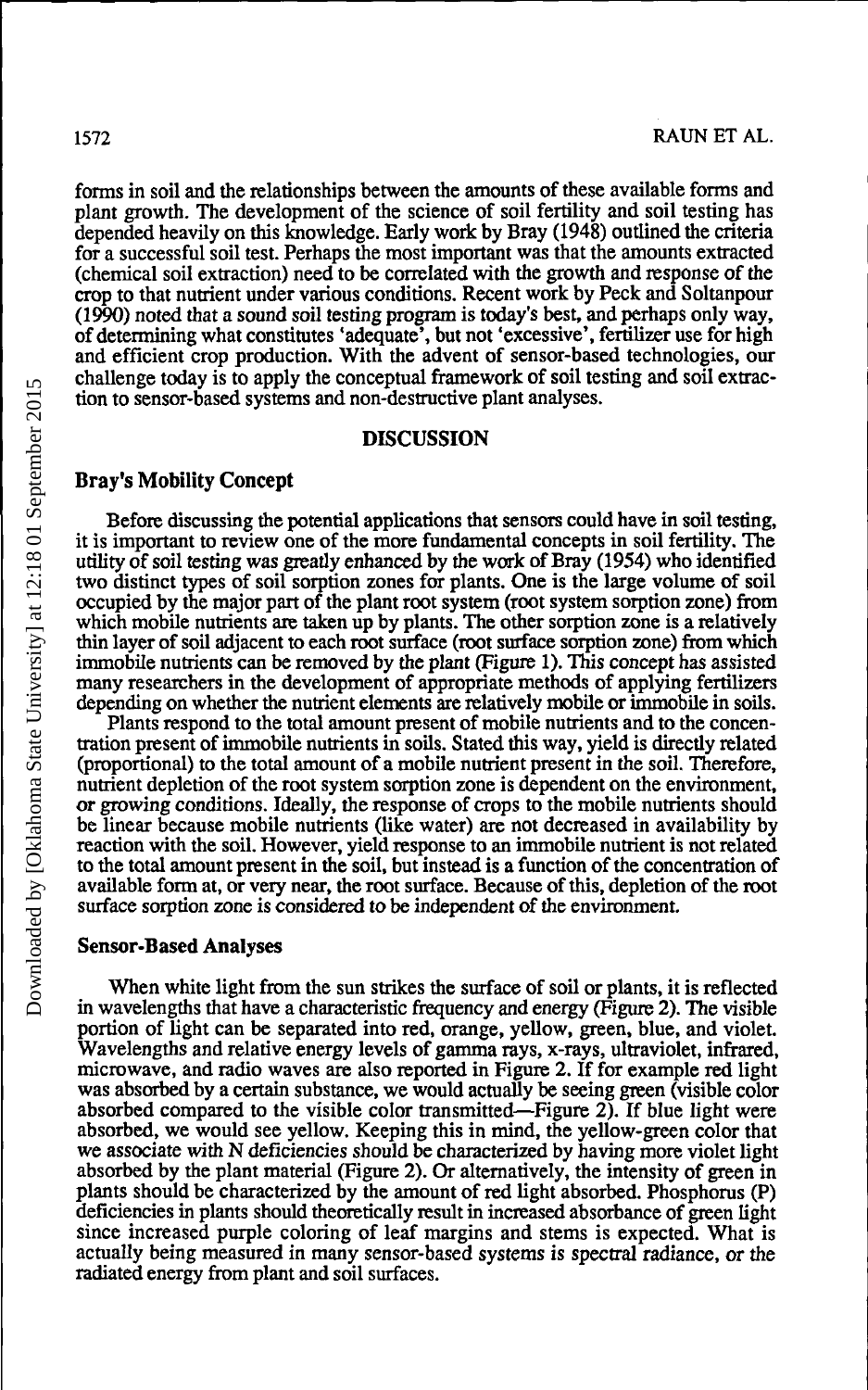## INDIRECT MEASURES OF PLANT NUTRIENTS 1573



**FIGURE 1. Root system and root sorption zones as related to mobile and immobile nutrients and the use of soil and sensor tests.**



**FIGURE 2. Characteristics of visible and non-visible portions of the spectra.**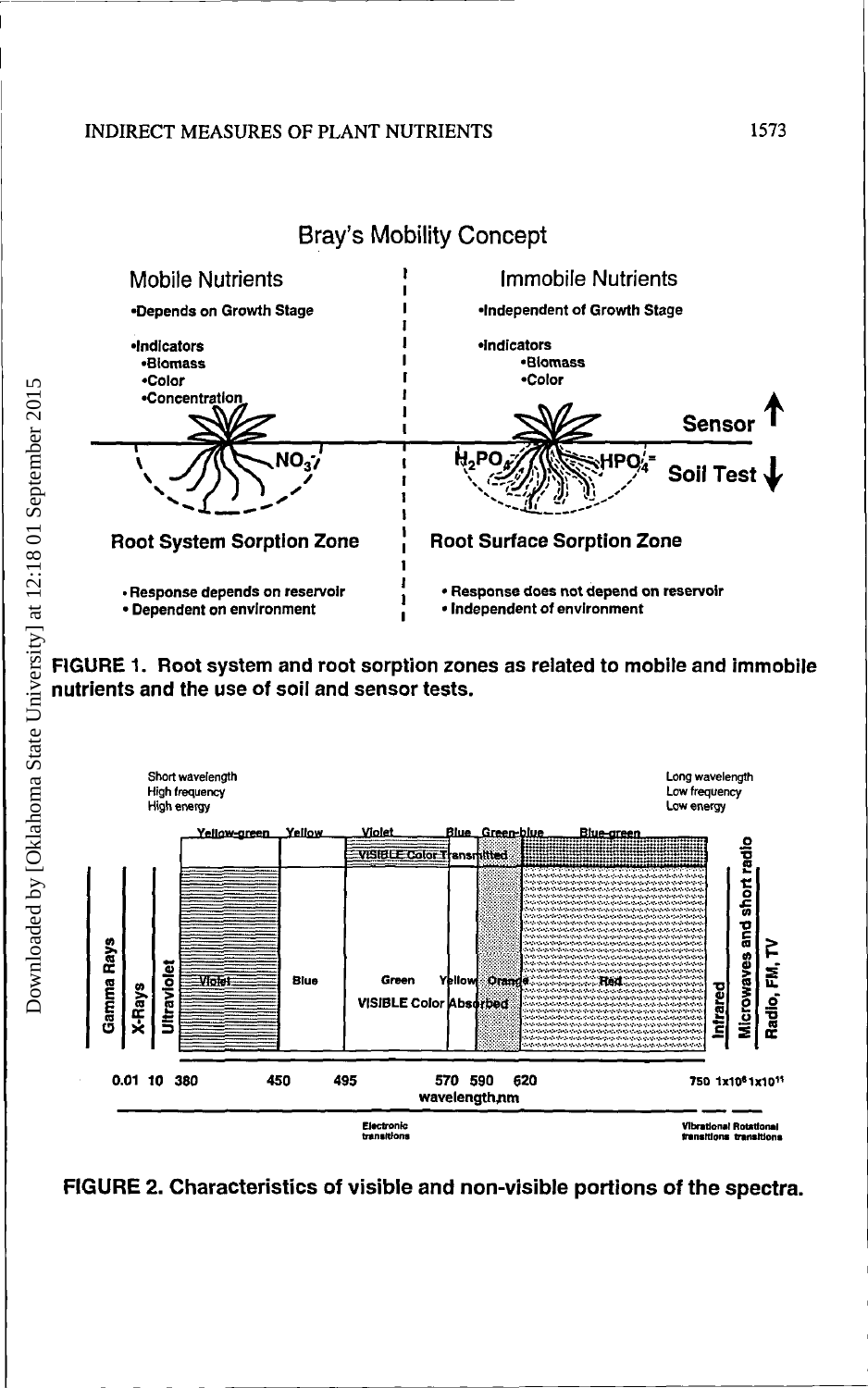## **Early Use of Spectral Data for Non-Destructive Chemical Analysis**

The potential replacement of wet chemical methods with non-dectructive spectral analyses was first applied over 20 years ago. Near infrared (NIR) diffuse reflectance spectrophotometry was first used to measure protein, moisture, fat, and oil in agricultural products. Initially, leaf reflectance measurements at 550 nm (green) and 675 nm (red) were used to estimate the N status of sweet peppers (Thomas and Oenther, 1972). The NIR spectral region has also been used for predicting organic C and total N in soils. Each constituent of an organic compound has unique absorption properties in the NIR wavelengths due to stretching and bending vibrations of molecular bonds between elements (Morra et al., 1991). One band (780-810 nm) is particularly sensitive to the presence of amino acids  $(R-NH<sub>2</sub>)$  which are the building blocks of proteins. The presence and/or absence of these amino acids largely determines the N content of the plant. Because of this, many researchers believe that if the plant canopy could be characterized using spectral data, the development of an indirect soil test (or measure of soil nutrient supplying capacity) could be possible.

### **Plant and Soil Spectral Indices**

Work by Becker and Choudhury (1988) found that the microwave polarization difference index (MPDI) could be used to detect the water contents of plants while NDVI was sensitive to chlorophyll absorption. Filella et al. (1995) indicated that leaf chlorophyll a content is mainly determined by N availability. They found improved correlation between measured chlorophyll a and leaf reflectance at 550 nm and 680 nm, compared to NDVI. Gamon et al. (1992) used a physiological reflectance index (PR1) to track diurnal changes in photon efficiency [carbon dioxide  $(CO<sub>2</sub>)$  uptake/ absorbed photosynthetically active radiation  $=$  **Rref**  $\cdot$  **R531/Ref**  $\cdot$  **R531**, where: **Rref** was a reference wavelength and **R531** represented spectral radiance at 531 nm). Pefiuelas et al. (1993) examined a water band index (WBI) defined aa R950/R900 because the reflectance spectrum was associated with a water absorption band. They also evaluated a normalized total pigment to chlorophyll a ratio index (NPCI) defined as (R680 - R430) / (R680 + R430). They reported that NPCI was highly correlated with chlorophyll content and was a rough estimate of the ratio of total pigments to chlorophyll a, decreasing in healthy plants and rising in stressed or senescing plants.

Indirect measures for soil analysis have been considered by scientists in various disciplines. Ben-Dor and Bannin (1995) reported that simultaneous and rapid, nonrestrictive determination of clay content, organic matter, cation exchange capacity, hygroscopic moisture, and specific surface area was possible using high-resolution diffuse reflectance spectra in the near-infrared region. Using a fixed 1.5 MPa gravimetric moisture content for 30 representative soils in Illinois, Sudduth and Hummel (1993) found good correlation between spectral reflectance (100 scan average of 1600-2620 nm) and soil organic C.

### **Phosphorus Using Fluorescence**

Studies by Shchurina (1990) used the XR-23 desktop analyzer (LECO) to determine P in soil and plants. X-rays were directed at the surface of the sample, penetrating a depth of «d).5 mm and the fluorescence from the sample was subsequenlly passed through a curved pentaerythritol crystal and the characteristic fluorescence of P was read. Fluoresence is essentially the re-emission of absorbed light as light energy but of a longer wavelength and of lower energy than what was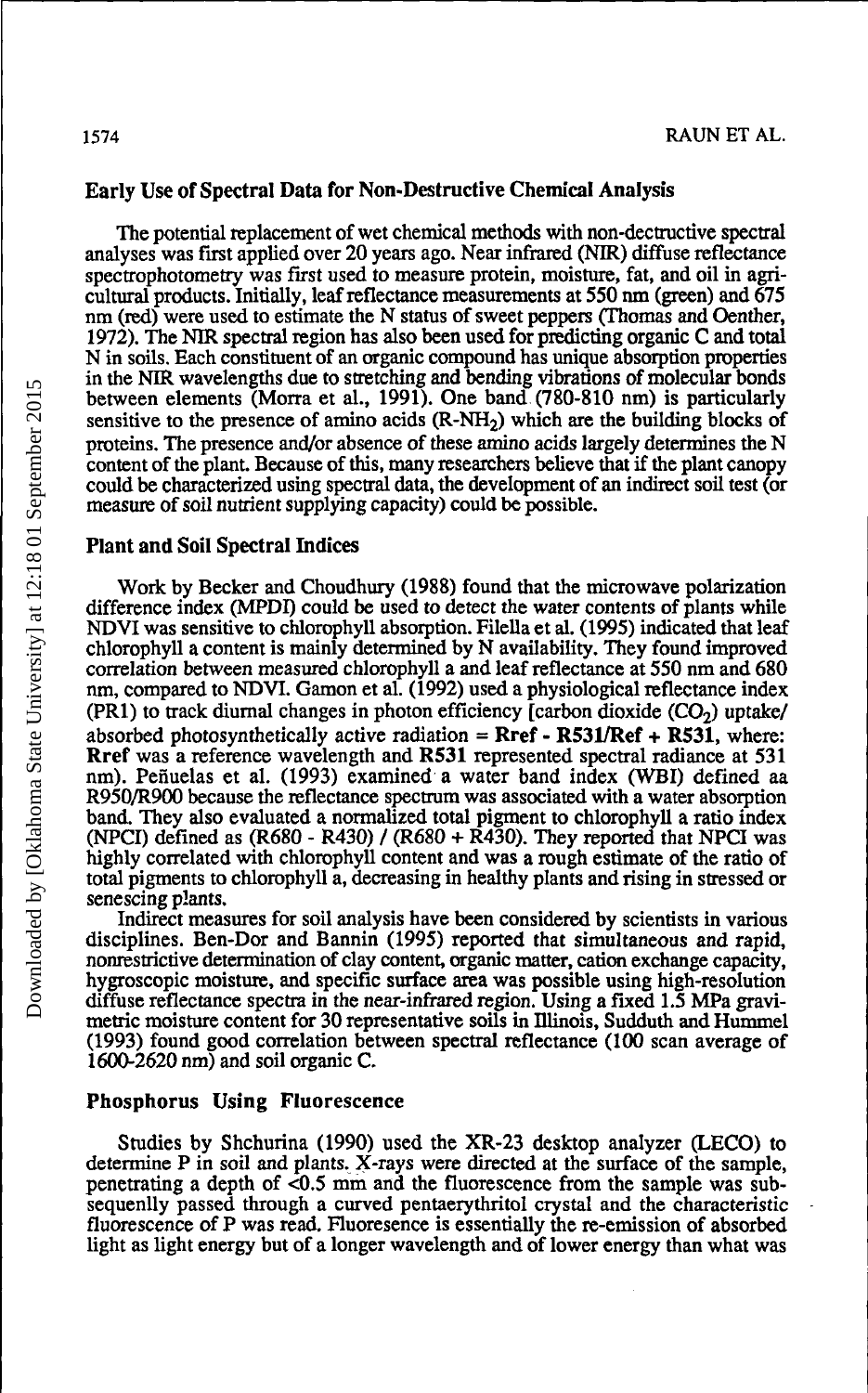initially absorbed. The fluorescence spectrum is characteristic of the pigment, therefore, it is possible to tell which pigment is fluorescing. Lauer et al. (1989) indicated that low P nutrition results in increased chlorophyll fluorescence, reduced photosynthetic rate, accumulation of starch and sucrose in leaves, and low crop yields. They further noted that leaves of plants grown under high P fertility had significantly higher light saturation points (400-700 nm) and higher apparent quantum efficiency. Gamon et al. (1990) indicated that the spectral irradiance changes in the red and near-infrared regions when suddenly illuminated were caused by the quenching of chlorophyll fluorescence. The fluorescence was fully induced within a few seconds of increased illumination and relaxed over the next several minutes.

### **Detection of Field Variability, Need for Sensor-Based Technologies**

The variability in bermudagrass forage yield when harvested from 0.30 x 0.30 m grids  $(1 \times 1$  ft),  $\overline{22}$  m in length is illustrated in Figure 3. This site and others have shown that large differences exist over very short distances. Forage yield changed by a factor of >4 over 1.2 m at the end of the transect. Similar differences were noted in total soil N and organic C (using dry combustion). This was important to find, considering that the precision of this - instrumentation is  $\pm 0.001\%$ , and because the change in total N and organic C occurred in the same sampling units as that noted for yield.

Using semivariograms and mean difference analyses generated from sensor data collected every 4 cm, Solie et al. (1996) estimated that the fundamental field element size averaged 1.5 m. The fundamental field element was defined as the area which provides the most precise measure of the available nutrient and where the level of that nutrient changes with distance. Data collected by the sensor based variable rate technology team in Oklahoma continues to show that field element sizes are seldom more than 1 m<sup>2</sup> (wheat and bermudagrass). The resolution where 'real' soil differences exist is at 1 m<sup>2</sup> , therefore grid soil sampling will never be economical (10,000 soil samples/hectare). Also, if variable rate technology is truly going to be environ- mentally sensitive, it must be implemented at the resolution where real differerces are encountered in the field.

### **Sensor Based or Map Based Technology?**

Much has been learned over the past 150 years concerning the use of soil testing and improved use of fertilizers. Today, we are on the verge of using newer nondestructive sensor based technologies which sense nutrient uptake in growing crop canopies. Sensor based systems are now capable of detecting nutrient needs on-the-go and can simultaneously apply prescribed fertilizer rates based on those needs. Spectral radiance measurements for red (660 nm) and near infrared (N1R, 780 nm) wavelengths have been measured in wheat from December to February using photodiode based sensors (Stone et al., 1996; Solie et al., 1996). This work has shown that the plant N spectral index (PNSI) was highly correlated with wheat forage N uptake at several locations, using a wide range of varieties. PNSI is the inverse of the normalized difference vegetative index (NDVI) commonly used in remote sensing. This is important since several researchers have shown that wheat forage total N uptake during the winter months can be a predictor of topdress N needs (Roth et al., 1985; Vaughan et al., 1990a). Because N uptake can be predicted indireclly using spectral radiance measurements, sensors can reliably provide measurements equivalent to 'on-the-go' chemical analyses. Using the PNSI index, fertilizer N has been topdressed from January to February using 'prescribed amounts' based on the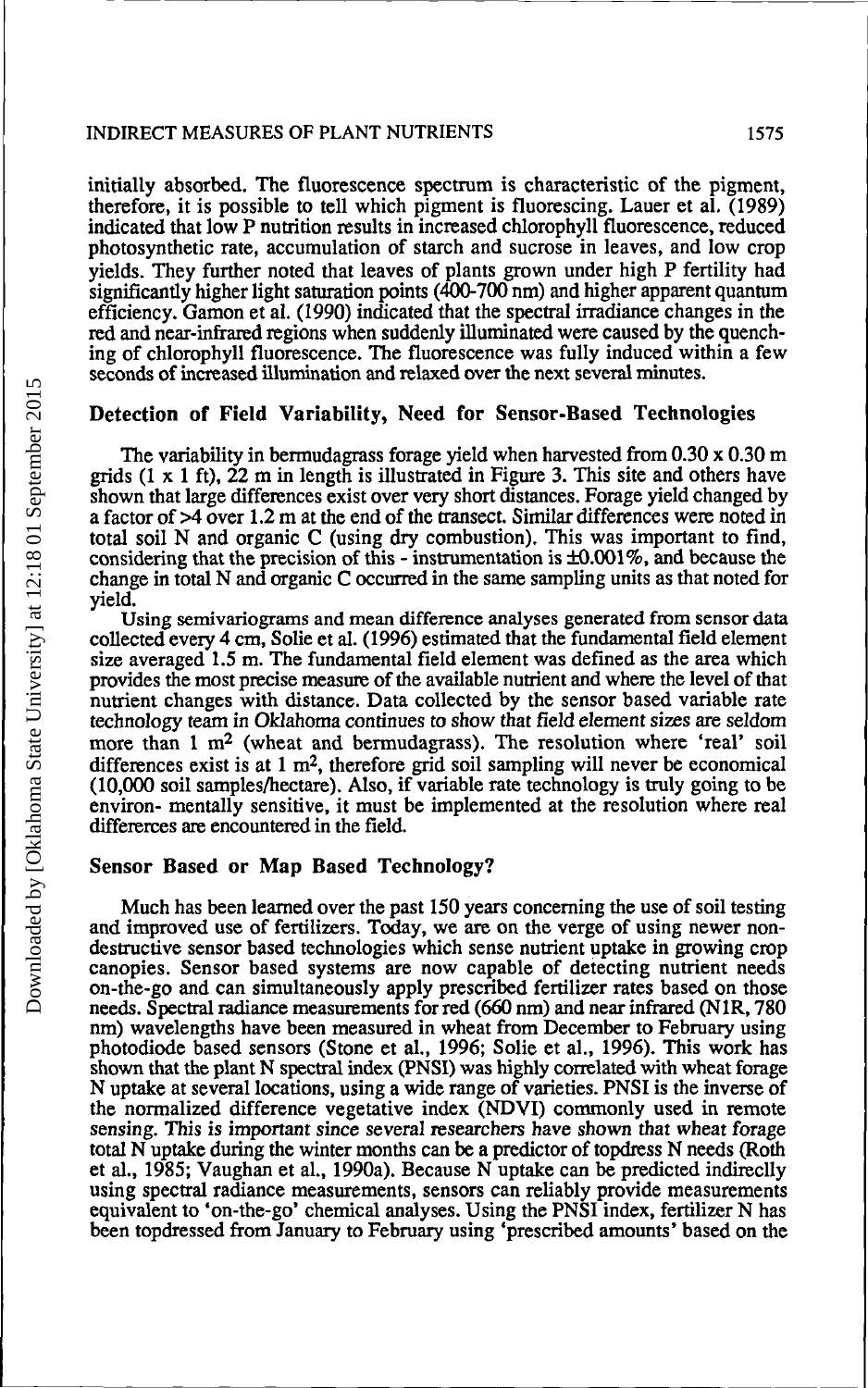

**FIGURE 3. Variability in bermudagrass forage yield, total soil N and organic C sampled in 0.30x0.30m grids.**

spectral radiance measurements (Stone et al., 1996). Grain yields have increased as a result of applying topdress N and no differences have been found between variable and fixed N topdress rates. Varying N rates based on PNSI resulted in improved N-use efficiency when compared to the fixed topdress N rates. In addition to improving site-specific N-use efficiency, this technology will likely decrease the risk that over fertilization poses to the environment.

Similar to taking soil samples and generating a fertilizer recommendation based on that data, sensor based systems collect equivalent data; however, they do so on a much finer scale. The sensor-based N fertilizer applicator developed by Stone et al. (1996) collects the equivalent of 10,000 samples per hectare and applies a prescribed rate to  $10,00$  independent  $1 \text{ m}^2$  areas within each hectare.

Sensor based systems collect data (e.g., spectral radiance) on-the-go from the plant canopy or soil. Without having a known reference or fixed position, the sensor data is then used to apply fertilizer or other agricultural chemicals (to the area which was read) at prescribed rates. Present map-based systems require the use of global positioning systems or GPS. These systems were first developed for military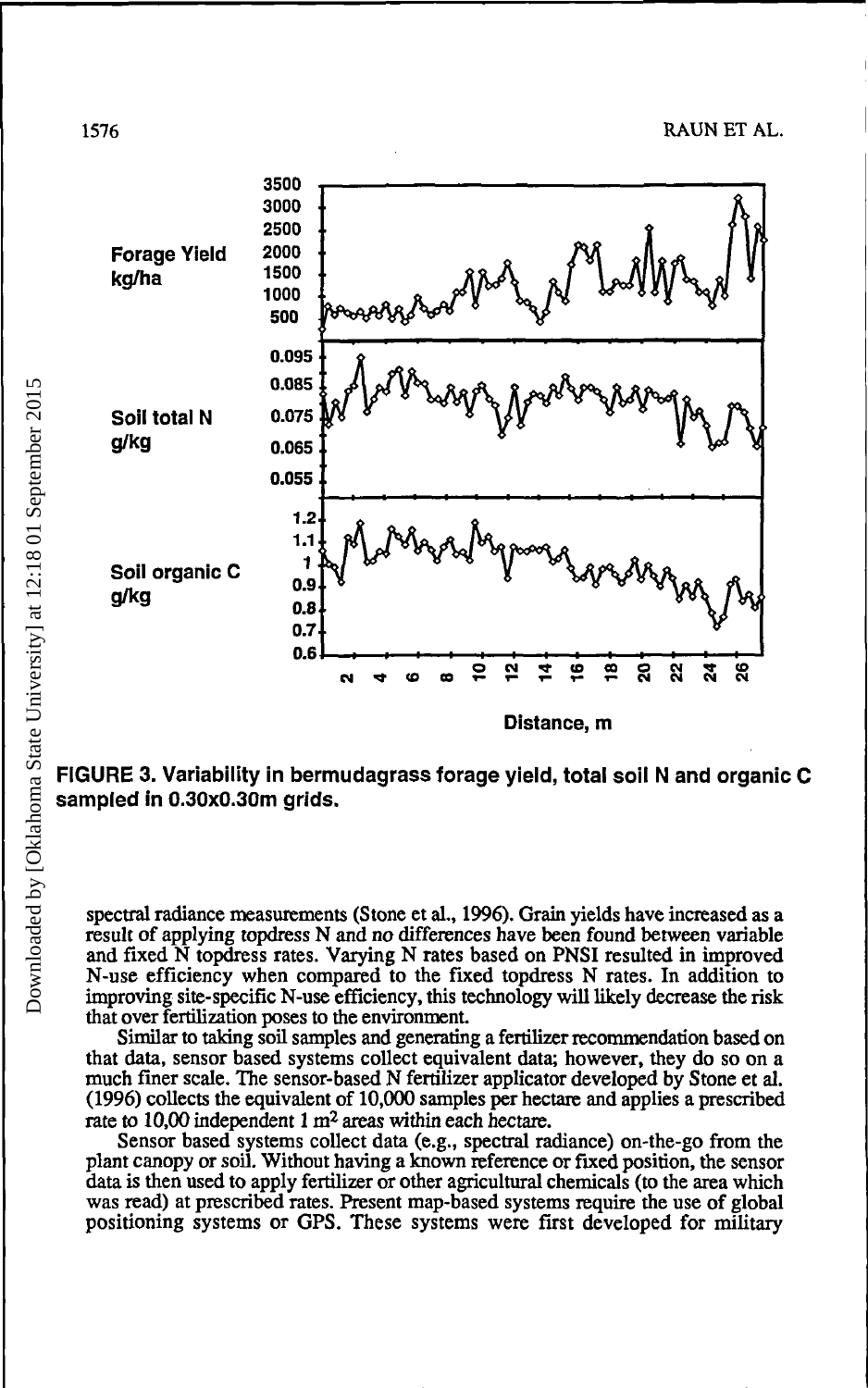purposes in order to better locate a specific target or position. Although this satellite based system is still used by the military, it is now available for a wide range of uses. Conventional GPS systems used today have a resolution of  $\pm 10$  m. What this means is that one  $100 \text{ m}^2$  area  $(10 \text{ m} \times 10 \text{ m})$  could be confused for another neighboring  $100$ mate the red in the intervals and so consider the intervals in general of the material condition of the information delivered from GPS units. Using differential correction (DGPS), this resolution can be  $\pm 1$  m. Yield monitoring systems are map based and die mapping resolution depends on GPS resolution. However, these map based approaches continue to rely on yield data collected from combines, where it is presently not possible to obtain this information on a  $1 \text{ m}^2$  scale. Most yield monitoring systems have been placed on combines with 5 m wide headers (and wider). Time delays and mixing associated with grain that passes through combines have cannot be fully accounted for. Without this knowledge, yield mapping resolution is still a long way away from a  $1 \text{ m}^2$  scale. Finally, yield mapping on its resolution is still a long way away from a  $1 \text{ m}^2$  scale. Finally, yield mapping on its own is void of a cause and effect relationship unless the effect of additional variable(s) (soil test, satellite sensing, etc.) are determined separately.

Sensor-based variable rate systems avoid traditional costs (such as soil sampling, chemical analysis, data management, and recommendations) and can instantaneously adjust the application rate based on sensor measmements of fertility as the applicator travels across the field. Present sensor based systems operate at a much finer resolution than commercially available GPS units. This is important if we consider the fundamental field element size to be a significant variable as it relates to fertilizer applications and environmental safety.

### Fertilizer Response

Vaughan et al. (1990a) found that whole-plant total N at Feekes 5 could be used for making fertilizer recommendations in winter wheat. Similar work by Roth et al. (1989) found that total N between Feekes 4 and 6 accounted for the most variation in relative yields. This work also noted that N uptake was the weakest predictor of N deficiency. Considering the field element size where differences are observed (1 m<sup>2</sup>), we feel the poor results with N uptake from Roth et al. (1989) may have been due to sampling error (10 plants selected from outside rows that were separated by distances equal to or greater than lm, and where the grain yield data was obtained from the center rows, different from that used for total N uptake).

Similar to the work by Vaughan et al. (1990a) and Roth et al. (1989), work at Oklahoma State University has focused on using whole-plant total N in winter wheat at Feekes 5. However, unlike the work reported earlier, we have successfully used total N uptake, largely because both yield and concentration data (combined to determine uptake) were collected from much smaller plots where sensed data (entire canopy), total N uptake and yield were collected from the same areas. If the resolution where real differences exist in fields is at  $1 \text{ m}^2$ , then calibration data must be collected on the same scale.

Work in Oklahoma has found significant increases in wheat grain yield from topdress N applied between December and February. Various researchers have found increasd fertilizer N-use efficiency in winter wheat when N was split applied (Mahler et al., 1994) or topdressed before mid January (Boman et al., 1995). Variable rate technology capitalizes on this work by reducing the total field N rate, while also having the potential to optimize N-use efficiency because a much finer resolution is used. Spring applied N can result in increased N-use efficiency when compared to fall-applied N in winter wheat thus making sensor-based variable rate technology increasingly beneficial since spring plant N is used as an indicator variable.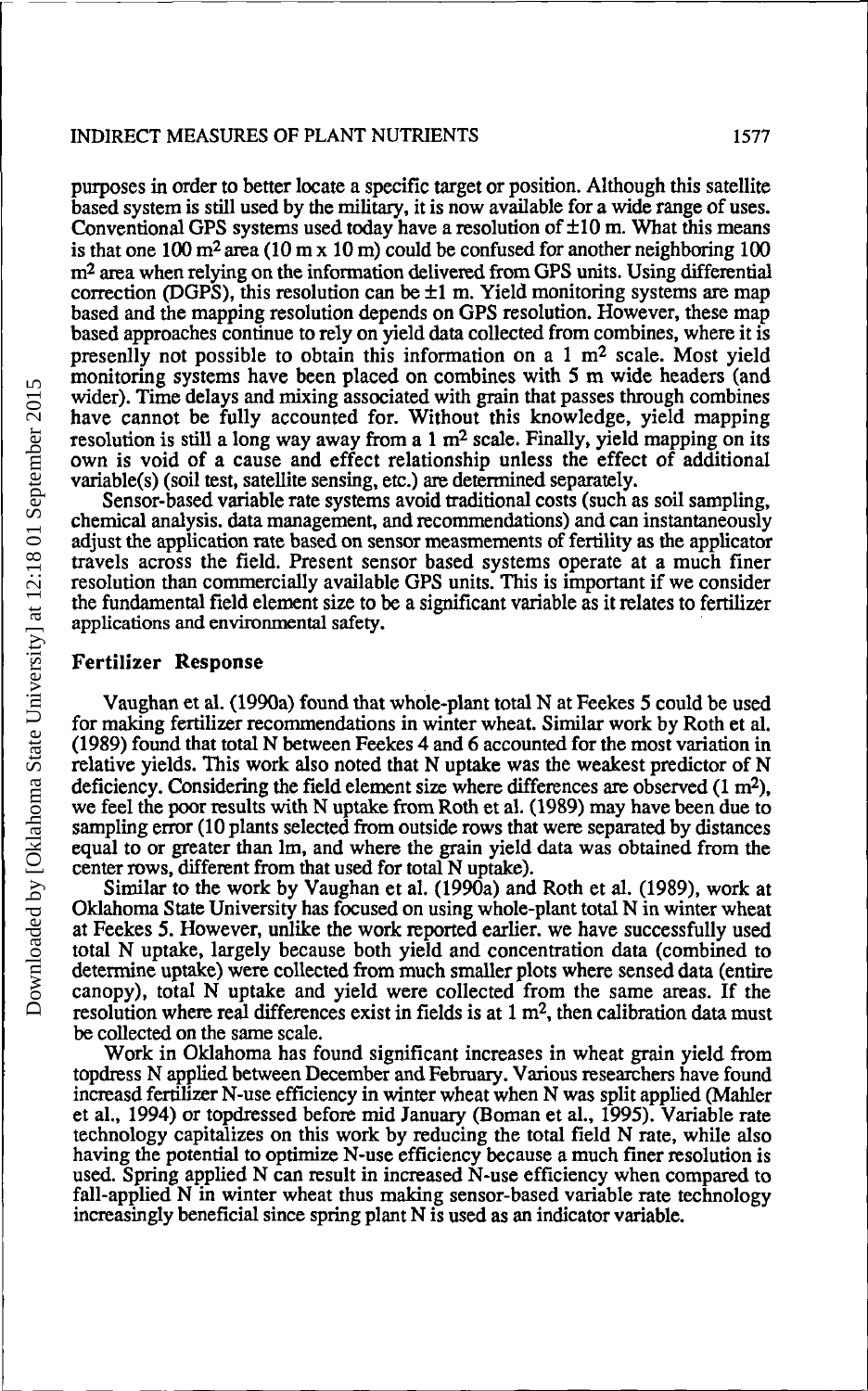Initial results from sensor-based-variable-rate experiments by Stone et al. (1996) suggest that fertilizer N-use efficiency can increase from 50 to 70% using this technology. This is largely because the sensors are capable of detecting large differences within extremely small areas (1 m<sup>2</sup> ) in an entire field. Instead of applying a fixed rate of  $1,100$  kg N ha<sup>-1</sup> to a 100 hectare field, this technology allows us to apply the prescribed amount to 1,000,000 individual 1 m<sup>2</sup> areas within the 100 hectare field at N rates that range from 0 to  $100 \text{ kg N}$  ha<sup>-1</sup>.

When fertilizers are applied in excess of that needed for maximum yields, the potential for nitrate  $(NO<sub>3</sub>)$  leaching and groundwater contamination increases. If the resolution where real differences exist in the field is very fine, as this work has shown, the need for precision agriculture should increase because this defined resolution will be more environmentally sensitive. It is expected that fertilization practices will rapidly become tailored to the environment when using sensor-based technology.

## **Lessons Learned from Soil Testing**

< Before sensor-based systems are adopted, it is critical that soil scientists learn from the fortunes and failures of this technology. Those involved in the dual development of fertilizer recommendations from soil tests and sensor-based systems need to report both what has worked and what has not. Soil testing may well have been more successful had it been allied with industry from the outset. Similar to the applications of Bray's (1954) mobility concept for mobile and immobile nutrients in the soil, sensor-based systems will need to consider the mobility of elements in the plant. Because the plant canopy acts as the indicator variable with sensor-based systems, correct interpretation of visual symptoms is critical. For example, N deficiencies early in the season will show yellowing in older leaves while sulfur (S) deficiencies have very simlar yellowing in younger leaves. Added characteristics of each technology are reported in Table 1.

It is important to note that there will be many interfering factors affecting fertilizer recommendations when using sensor-based systems. While formal field experiments can remove all other factors excluding those being evaluated, the real world poses many additional problems. If a weed is present, and the sensor responds to it, one agronomic decision could be to not fertilize that area (decreased potential for weed seed). By not fertilizing this area, this agronomic decision will ultimately lead to increased field variability for that fertilizer nutrient. Alternatively, fertilizer could be applied as normal, and a point injector could be used to 'spot' treat for weeds as they are detected in the field. Added problems include the presence of clouds, time of day, plant variety, and stage of growth, all of which have yet to be resolved.

## **CONCLUSIONS**

Initial results suggest that total N uptake (whole plant) at Feekes 5 can be used for detecting relative N deficiencies. Relative N deficiencies (% sufficiency) can be translated into projected N deficiencies by multiplying them times yield goal. Initial work indicates total N uptake >50 kg N ha<sup>-1</sup> at Feekes 5 is 100% sufficient for a winter wheat grain yield goal of 2.6 Mg ha<sup>-1</sup>. Yield potential appears to be defined at or near Feekes growth Stage 5. The specific environmental or nutritional factors that control yield potential have not been defined. When Bray (1954) proposed sufficiency for immobile nutrients, environment had to be independent of the index. Irrespective of environmental conditions beyond Feekes 5, relative grain yields should be maximized when total N uptake equals or exceeds 100% sufficiency. This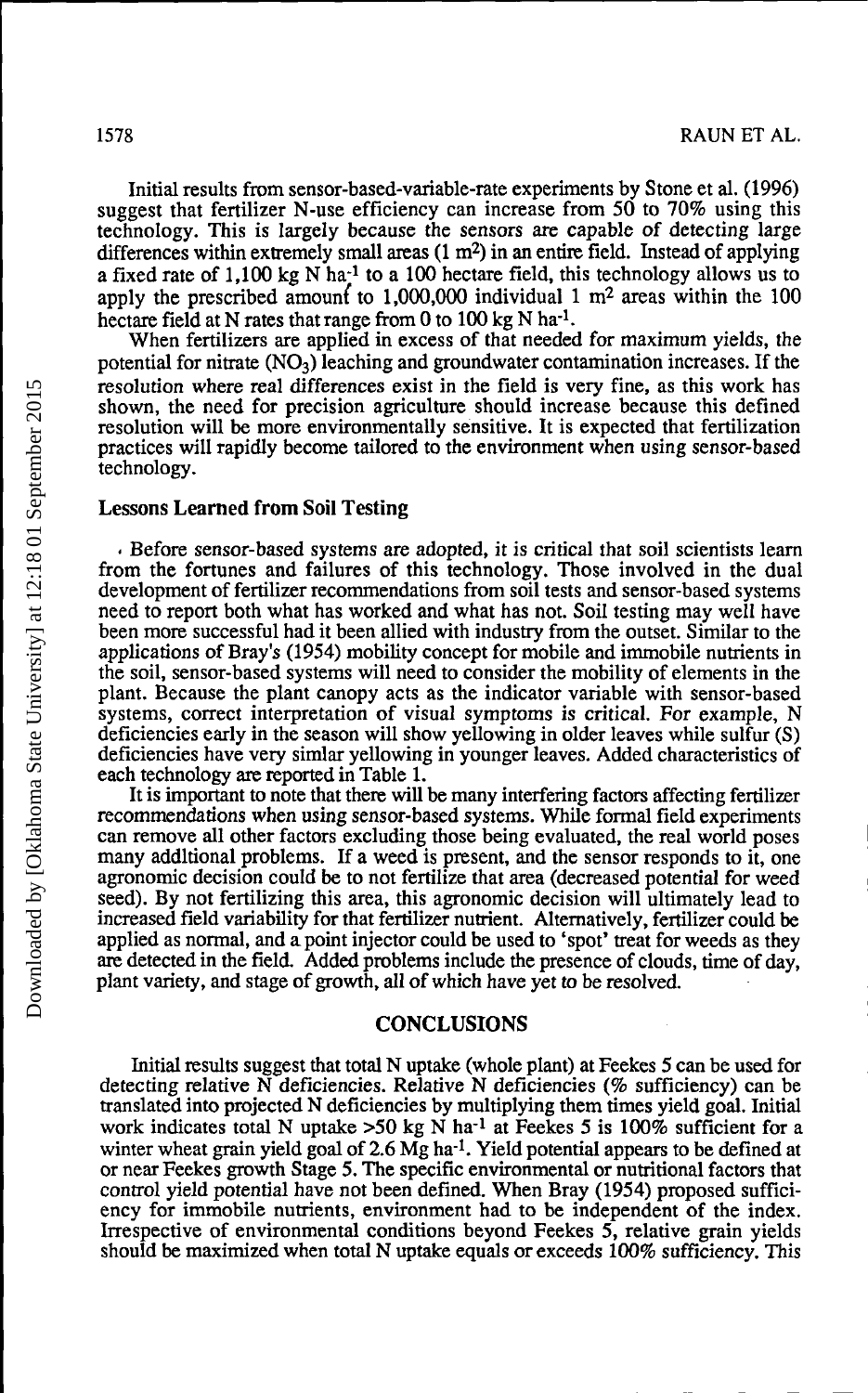| Factor                                                  | <b>Soil Testing</b>               | <b>Sencor-Based Analyses</b>               |  |  |
|---------------------------------------------------------|-----------------------------------|--------------------------------------------|--|--|
| Detection                                               | Plant available                   | <b>Plant status</b>                        |  |  |
| Sample Collection                                       | >20 hectares                      | $1 \text{ m}^2$                            |  |  |
| Sampling                                                | soil, destructive                 | plant, non-estructive                      |  |  |
| Method                                                  | Extraction & chemical<br>analyses | Spectral radiancce,<br>wavelength specific |  |  |
| <b>Analytical Parameter</b>                             | Nutrient element                  | Spectral radiance                          |  |  |
| Interpretation                                          | Calibration with yield            | Calibration with yield                     |  |  |
| Fertlizer Recommendation                                | Procedure specific                | Wavelength specific                        |  |  |
| Interfering Factors Affecting Fertilizer Recommendation |                                   |                                            |  |  |
|                                                         | Number of samples (reliability)   |                                            |  |  |
|                                                         | Subsoil N availability            |                                            |  |  |
|                                                         |                                   | Weeds                                      |  |  |
|                                                         |                                   | Clouds                                     |  |  |
|                                                         |                                   | Time of day (sun angle)                    |  |  |
|                                                         |                                   | Variety                                    |  |  |
|                                                         |                                   | Stage of growth (% cover)                  |  |  |
|                                                         |                                   | Living vs. dead plant tissue               |  |  |
|                                                         | Field element size                | Field element size                         |  |  |
|                                                         | Calibration curve                 | Calibration curve                          |  |  |

|  | TABLE 1. Differences between soil testing and sensor-based systems for develop- |  |
|--|---------------------------------------------------------------------------------|--|
|  | ing nutrient recommendations.                                                   |  |

statement implies that environment will be independent of relative maximum grain yields which is not the norm for mobile nutrients. If the biomass and concentration of a plant were known, we believe that this information would integrate root system and root surface sorption zones. The plant integrates the availability of mobile N from the entire reservoir (e.g.,  $NO_3-N$ ) and immobile N which is taken up via contact exchange at the root surface [e.g., ammonium (NH4)-N, mineralized organic N]. The use of sensors on the entire plant canopy provides relative integration of both the root system sorption zone and root surface sorption zone. Supply of  $NH<sub>4</sub>-N$  could be that held on the exchange complex or that mineralized from organic pools. Combining biomass or percent coverage at Feekes 5 and N concentramon, we end up with a parameter (total N uptake) that should work much like a sufficiency index. This is somewhat in opposition to Bray's (1954) mobility concept which suggested that sufficiency could only be applied to immobile nutrients.

Finally, sensor estimates of biomass and concentration integrate the availability of both mobile  $NO_3-N$  and immobile  $NH_4-N$ . Vaughan et al. (1990b) suggested the need for including both soil  $NO_3-N$  and  $NH_4-N$  instead of  $NO_3-N$  alone to measure available soil N to plants in the spring. Most commercial and state soil testing labs continue to focus only on  $NO<sub>3</sub>$ -N. Sensing the entire plant canopy for biomass and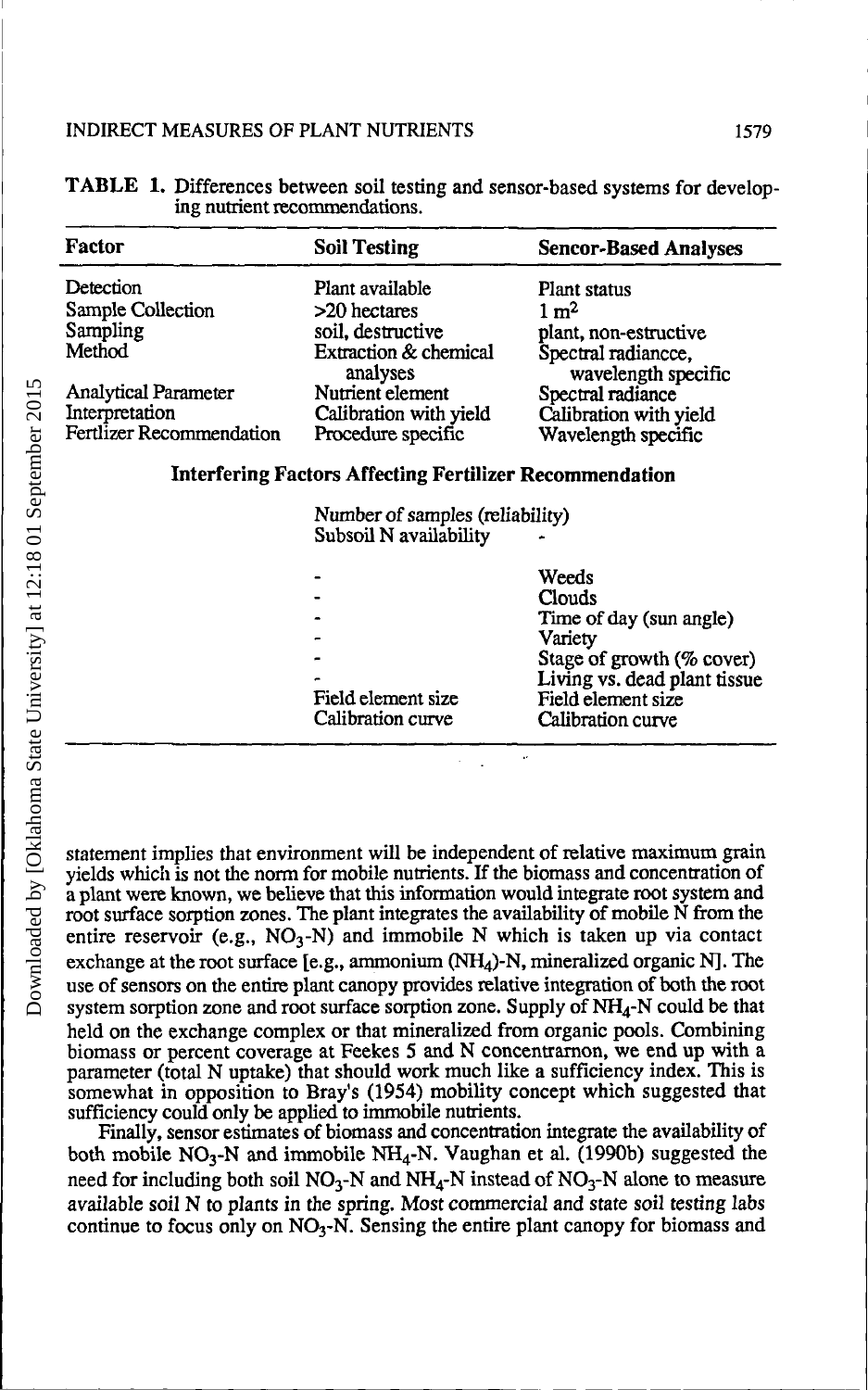concentration is thought to be somewhat similar to a soil test that includes both mobile and immobile forms of N.

## REFERENCES:

- Becker, Francois and Bhaskar J. Choudhury. 1988. Relative sensitivity of normalized vegetation index (NDVI) and microwave polarization difference index (MPDI) for vegetation and desertification monitoring. Remote Sensing Environ. 24:297-311.
- Ben-Dor, E. and A. Banin. 1995. Near-infrared analysis as a rapid method to simultaneously evaluate several soil properties. Soil Sci. Soc. Am. Proc. 59:364-372.
- Boman, R.K., R.L. Westerman, W.R. Raun, and M.E. Jojola. 1995. Time of nitrogen application: Effects on winter wheat and residual soil nitrate. Soil Sci. Soc. Am. J. 59:1364-1369.
- Bray, Roger H. 1948. Requirements for successful soil tests. Soil Sci. 66:83-89.
- Bray, Roger H. 1954. A nutrient mobility concept of soil-plant relationship. Soil Sci. 104:9-22.
- Filella, I., L. Serrano, J. Serra, and J. Peffuelas. 1995. Evaluating wheat nitrogen status with canopy reflectance indices and discriminant analysis. Crop Sci. 35:1400-1405.
- Gamon, J.A., C.B. Field, W. Bilger, O.Bjorkman, A.L. Fredeen, and J. Peffuelas. 1990. Remote sensing of the xanthophyll cycle and chlorophyll fluorescence in sunflower leaves and canopies. Oecologia 85:1-7.
- Gamon, J.A., J. Pefluelas, and C.B. Field. 1992. A narrow-waveband spectral index that tracks diurnal changes in photosynthetic efficiency. Remote Sens. Environ. 41:35-41.
- Lauer, Michael, Stephen G. Pallardy, Dale G. Blevins and Douglas D. Randall. 1989. Whole leaf carbon exchange characteristics of phoslhate deficient soybeans *(Glycine max* L.). Plant Physiol. 91:848-854.
- Mahler, R.L., F.E. Koehler, and L.K. Lutcher. 1994. Nitrogen source, timing of application, and placement: Effects on winter wheat production. Agron. J. 86:637-642.
- Mitscherlich, E.A. 1909. Das Gesetz des minimums und das Getsetz des abnehmenden Bodenertrages. Ladwirtsch. Jahrb. 38:537-552.
- Morra, M.J., M.N. Hall, and L.L. Freebom. 1991. Carbon and nitrogen analysis of soil fractions using near-infrared reflectance spectroscopy. Soil Sci. Soc. Am. J. 55:288-291.
- Peck, T.R. and P.N. Soltanpour. 1990. The principles of soil testing, pp. 1-9. In R.L. Westerman (ed.) Soil Testing and Plant Analysis. 3rd edition. SSSA Book Series No. 3. Soil Science Society of America, Madison, WI.